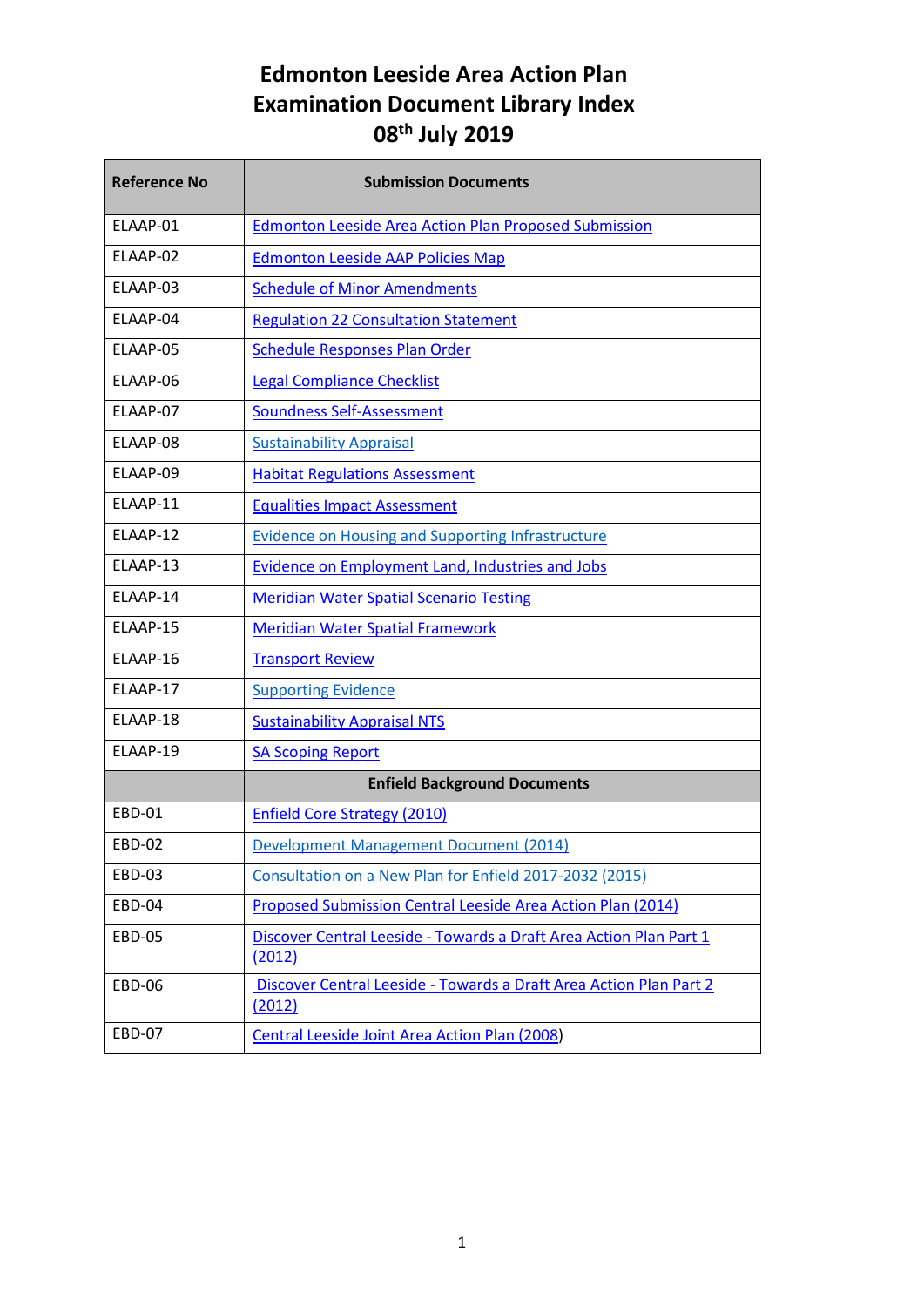| <b>EBD-08</b> | Central Leeside Area Action Plan Baseline Report (2008)                                                |
|---------------|--------------------------------------------------------------------------------------------------------|
| <b>EBD-09</b> | Meridian Water Masterplan (2013)                                                                       |
| <b>EBD-10</b> | <b>Strategic Housing Market Assessment (2015)</b>                                                      |
| EBD-11        | <b>Edmonton EcoPark SPD (2013)</b>                                                                     |
| <b>EBD-12</b> | <b>Decentralised Energy Network Technical Specification SPD</b>                                        |
| <b>EBD-13</b> | S106 Supplementary Planning document                                                                   |
| <b>EBD-14</b> | <b>CIL Charging Schedule</b>                                                                           |
| <b>EBD-15</b> | <b>Monitoring Report and Housing Trajectory 2016</b>                                                   |
| <b>EBD-16</b> | <b>CIL Regulation 123 List</b>                                                                         |
|               | <b>National &amp; Regional Background Documents</b>                                                    |
| NRBD-01       | London Plan (2016)                                                                                     |
| NRBD-02       | Draft London Plan (2017)                                                                               |
| NRBD-03       | Upper Lee Valley Opportunity Area Planning Framework Part 1                                            |
|               | Upper Lee Valley Opportunity Area Planning Framework Part 2 Upper Lee                                  |
|               | <b>Valley Opportunity Area Planning Framework Appendices</b>                                           |
| NRBD-04       | Park Development Framework, Lee Valley Regional Park Authority                                         |
| NRBD-05       | Lee Valley Regional Park Development Framework - Area 4 Proposals                                      |
| NRBD-06       | <b>National Planning Policy Framework (2012)</b>                                                       |
| NRBD-07       | <b>Planning Practice Guidance</b>                                                                      |
| NRBD-08       | <b>London Industrial Land Demand Study 2017</b>                                                        |
| NRBD-09       | <b>London Industrial Land Supply and Economy Study</b>                                                 |
| NRBD-10       | <b>Strategic Housing Market Assessment 2017</b>                                                        |
| NRBD-11       | London Plan-Land for Industry and Transport                                                            |
|               | <b>Examination Documents</b>                                                                           |
| <b>EXD-01</b> | Inspector's request for further information - Letter 22.05.2018                                        |
| <b>EXD-02</b> | Enfield Council Response to Inspector's request for further information                                |
| <b>EXD-03</b> | Inspector's Initial Observations to Enfield Council - Letter 24.05.2018                                |
| <b>EXD-04</b> | <b>Enfield Council Response to Inspector's Initial Observations</b>                                    |
| <b>EXD-05</b> | <b>ELAAP Chapter 12 updated text</b>                                                                   |
| <b>EXD-06</b> | Map of Land Ownership -June 2017                                                                       |
| <b>EXD-07</b> | <b>Draft Schedule of Matters for Discussion</b>                                                        |
| <b>EXD-08</b> | <b>Inspector's Examination Guidance Note</b>                                                           |
| <b>EXD-09</b> | <b>Draft Outline Programme of Hearings</b>                                                             |
| <b>EXD-10</b> | Inspector's Request - Statement of Common ground between Enfield Council<br>and the Environment Agency |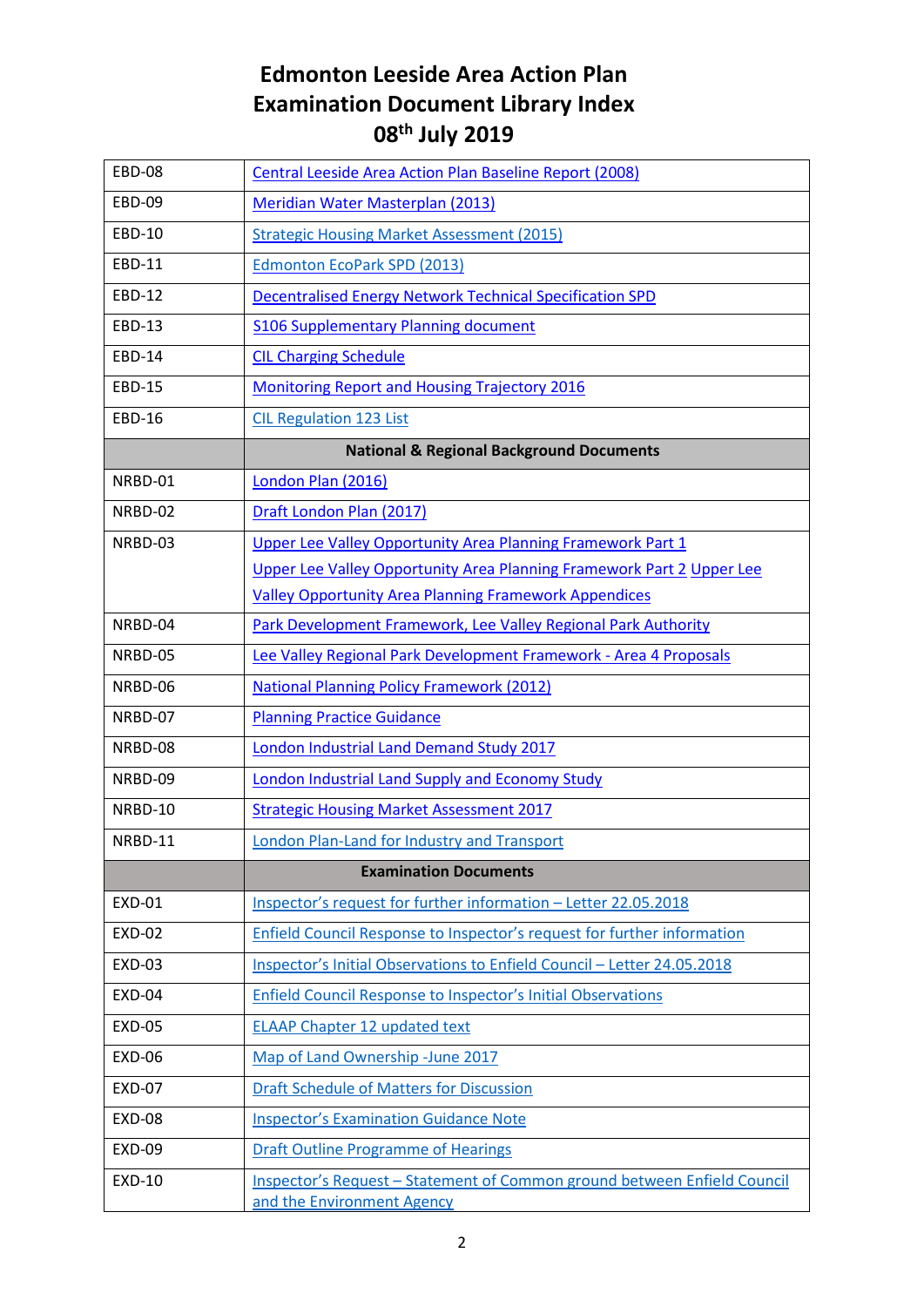| <b>EXD-11</b> | Inspector's Request - Statement of Common ground between Enfield Council<br>and the Greater London Authority |
|---------------|--------------------------------------------------------------------------------------------------------------|
| <b>EXD-12</b> | Statement of Common Ground between Enfield Council and Natural England                                       |
| <b>EXD-13</b> | Statement of Common Ground between Enfield Council and Lee Valley Regional<br><b>Park Authority</b>          |
| <b>EXD-14</b> | Statement of Common Ground between Enfield Council and Historic England                                      |
| <b>EXD-15</b> | Statement of Common Ground between Enfield Council and Sport England                                         |
| <b>EXD-16</b> | Statement of Common Ground between Enfield Council and Healthwatch<br><b>Enfield</b>                         |
| <b>EXD-17</b> | Shoosmiths LLP Letter to Inspector (07.09.2018)                                                              |
| <b>EXD-18</b> | Inspectors response to Shoosmith. IKEA 12092018                                                              |
| <b>EXD-19</b> | GLA: Mayor's Position Statement 08092018                                                                     |
| <b>EXD-20</b> | GLA: LB Enfield ELAAP SIL 18092018                                                                           |
| <b>EXD-21</b> | <b>Aytan Position Statement Matter 1 SA</b>                                                                  |
| <b>EXD-22</b> | <b>Aytan Position Statement Matter 2 Employment</b>                                                          |
| <b>EXD-23</b> | <b>Aytan Position Statement Matter 6 Causeway with Appendices</b>                                            |
| <b>EXD-24</b> | <b>Aytan Position Statement Matter 8 Infrastructure</b>                                                      |
| <b>EXD-25</b> | <b>Quod Position Statement Matter 1</b>                                                                      |
| <b>EXD-26</b> | <b>Quod Position Statement Matter 2</b>                                                                      |
| <b>EXD-27</b> | <b>Quod Position Statement Matter 3</b>                                                                      |
| <b>EXD-28</b> | <b>Quod Position Statement Matter 4</b>                                                                      |
| <b>EXD-29</b> | Pell Frischmann Position Statement Matter 6                                                                  |
| <b>EXD-30</b> | <b>Quod Position Statement Matter 7</b>                                                                      |
| <b>EXD-31</b> | <b>Quod Position Statement Matter 8</b>                                                                      |
| <b>EXD-32</b> | <b>Quod Position Statement Matter 9</b>                                                                      |
| <b>EXD-33</b> | <b>Environment Agency Response to Inspector's Questions of 18.07.18</b>                                      |
| <b>EXD-34</b> | Statement of Common Ground between Enfield Council and ARRIVA                                                |
| <b>EXD-35</b> | Enfield Response to Matter 1 Legal Compliance FINAL                                                          |
| <b>EXD-36</b> | Enfield Response to Matter 1 Appendix 1 Cabinet MW programme Update                                          |
| <b>EXD-37</b> | Enfield Response to Matter 1 Appendix 2 Cabinet Report Housing Infrastructure<br>Fund                        |
| <b>EXD-38</b> | <b>Enfield Response to Matter 2 Employment. FINAL</b>                                                        |
| <b>EXD-39</b> | Enfield Response to Matter 2 Appendix ELAAP evidence for employment land<br>industries and jobs              |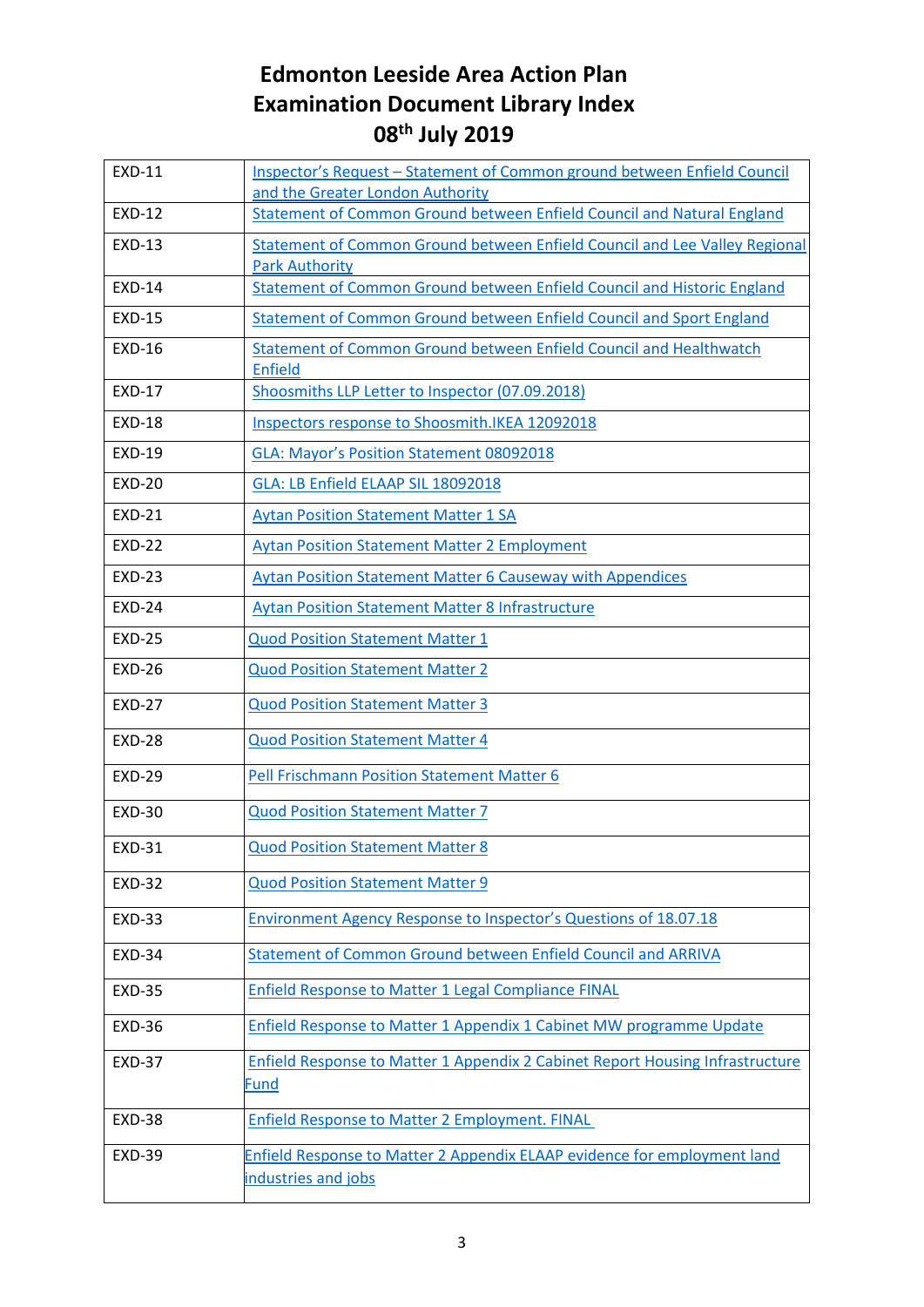| <b>EXD-40</b> | <b>Enfield Response to Matter 3 Housing. FINAL</b>                                             |
|---------------|------------------------------------------------------------------------------------------------|
| <b>EXD-41</b> | Enfield Response to Matter 4 Design & Heritage. FINAL                                          |
| <b>EXD-42</b> | <b>Enfield Response to Matter 5 Environment. FINAL</b>                                         |
| <b>EXD-43</b> | Enfield Response to Matter 6 Transport and Movement. FINAL                                     |
| <b>EXD-44</b> | Enfield Response to Matter 6 Appendix 1a MW Phase 1 Strategic Modelling<br><b>Report DRAFT</b> |
| <b>EXD-45</b> | Enfield Response to Matter 6 Appendix 1b GLA Stage 2 Report                                    |
| <b>EXD-46</b> | Enfield Response to Matter 6 Appendix 1c Phase 1 Committee Report                              |
| <b>EXD-47</b> | Enfield Response to Matter6 Appendix 1 IKEA and Tesco Access Study. FINAL                      |
| <b>EXD-48</b> | <b>Enfield Response to Matter 7 Retail. FINAL</b>                                              |
| <b>EXD-49</b> | Enfield Response to Matter 8 Infrastructure. FINAL                                             |
| <b>EXD-50</b> | Enfield Response to Matter 9 Implementation. FINAL                                             |
| <b>EXD-51</b> | Statement of Common Ground between Enfield Council and NLWA                                    |
| <b>EXD-52</b> | Statement of Common Ground between Enfield Council and Environment<br>Agency                   |
| <b>EXD-53</b> | Inspector's Letter - Council's Opening Statement                                               |
| <b>EXD-54</b> | Statement of Common Ground between Enfield Council and Transport for<br>London                 |
| <b>EXD-55</b> | LBE Employment Land Review 2017 Draft Report                                                   |
| <b>EXD-56</b> | Statement of Common Ground between Enfield Council and Canal & River Trust                     |
| <b>EXD-57</b> | DRAFT Statement of Common Ground between Enfield Council and GLA                               |
| <b>EXD-58</b> | <b>GLA Response to Draft Statement of Common Ground</b>                                        |
| <b>EXD-59</b> | Statement of Common Ground between Enfield Council and IKEA                                    |
| <b>EXD-60</b> | IKEA and Enfield Council Engagement Note 05.10.18                                              |
| <b>EXD-61</b> | IKEA and Enfield Council Engagement Note and Appendix 05.10.18                                 |
| <b>EXD-62</b> | Draft Statement of Common Ground between Enfield Council and IKEA 02.09.18                     |
| <b>EXD-63</b> | Statement of Common Ground between Enfield Council and Thames Water                            |
| <b>EXD-64</b> | Statement of Common Ground between Enfield Council and Aytans                                  |
| <b>EXD-65</b> | LBE Opening Statement 09102018                                                                 |
| <b>EXD-66</b> | <b>Inspector's Questions for Matter 2</b>                                                      |
| <b>EXD-67</b> | <b>Inspector's Questions for Matters 3 and 4</b>                                               |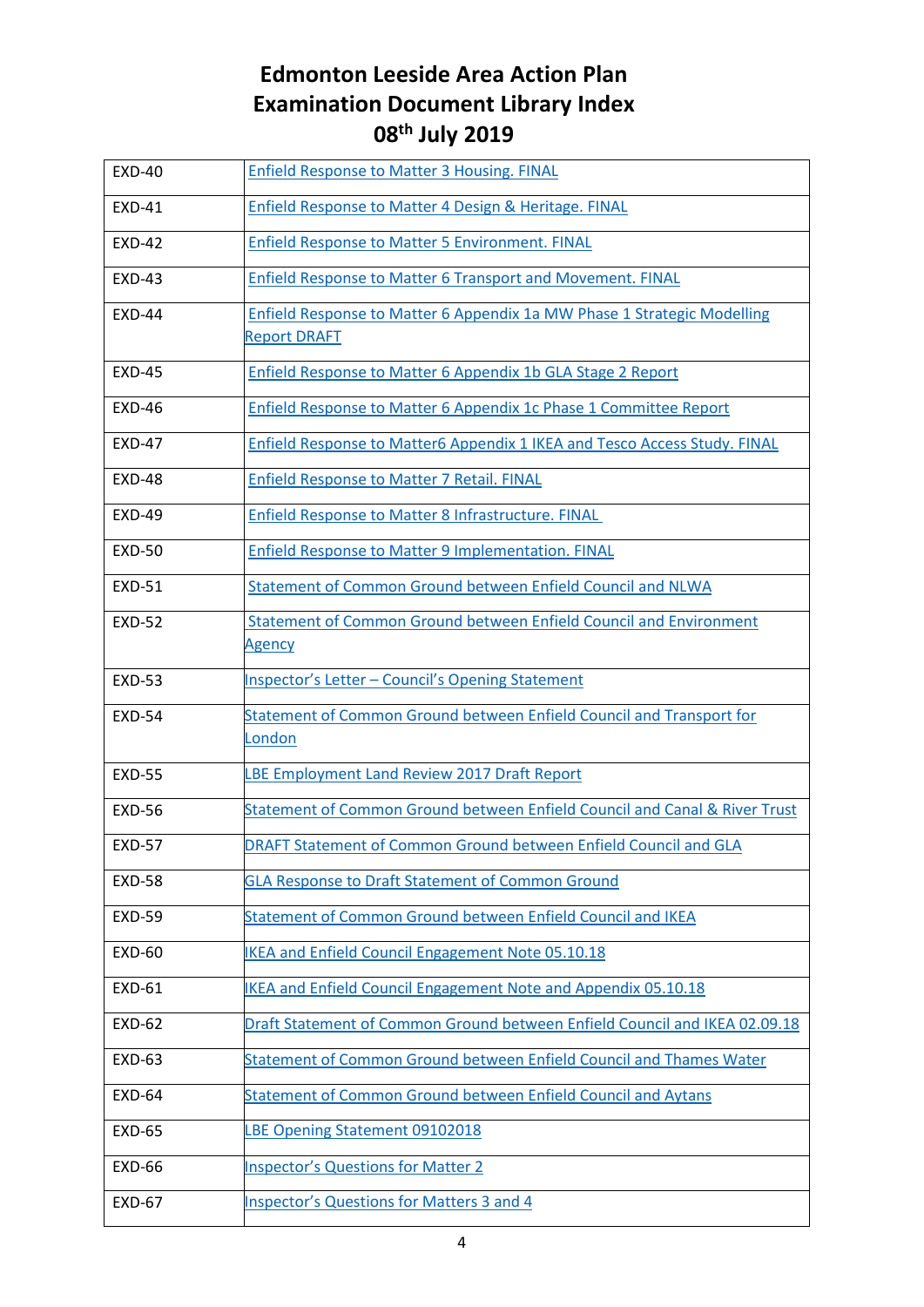| <b>EXD-68</b> | <b>Inspector's Questions for Matter 5</b>                                 |
|---------------|---------------------------------------------------------------------------|
| <b>EXD-69</b> | <b>Inspector's Questions for Matter 6 and 7</b>                           |
| <b>EXD-70</b> | <b>Inspector's Questions for Matter 8 and 9</b>                           |
| <b>EXD-71</b> | 180702 Edmonton Leeside AAP SIL Release Study Revised Final Report        |
| <b>EXD-72</b> | <b>Draft Housing Trajectory 2018</b>                                      |
| <b>EXD-73</b> | Appendix 1 Meridian Water projection figures from 2018 Housing Trajectory |
| <b>EXD-74</b> | Picketts Lock Outline Masterplan Scenarios Report 2011                    |
| <b>EXD-75</b> | Discussion document with GLA Potential SIL de-designation options         |
| <b>EXD-76</b> | Discussion document with GLA Potential SIL de-designation options map     |
| <b>EXD-77</b> | <b>ELAAP Schedule of Further Proposed Amendments</b>                      |
| <b>EXD-78</b> | Proposed modification to Part D; Implementation and Delivery              |
| <b>EXD-79</b> | <b>ELAAP Central Spine Corridor Map</b>                                   |
| <b>EXD-80</b> | <b>ELAAP Central Spine Corridor Map with Landownership</b>                |
| <b>EXD-81</b> | Schedule of all Proposed Amendments 22102018                              |
| <b>EXD-82</b> | Statement of common Ground between Enfield Council and GLA                |
| <b>EXD-83</b> | Inspector's Interim Letter 20.11.2018                                     |
| <b>EXD-84</b> | Inspector's comments on the Schedule of Proposed Modifications 20.11.2018 |
| <b>EXD-85</b> | Cover note for documents referenced EXD86-EXD104                          |
| <b>EXD-86</b> | Fig 1.1 Diagram ELAAP update Vision                                       |
| <b>EXD-87</b> | Fig 2.1 Diagram ELAAP update Edmonton Leeside                             |
| <b>EXD-88</b> | Fig 2.3 Diagram ELAAP update Existing Uses                                |
| <b>EXD-89</b> | Fig 2.4 Diagram ELAAP update Permeability                                 |
| <b>EXD-90</b> | Fig 5.1 Diagram ELAAP update Central Spine                                |
| <b>EXD-91</b> | Fig 5.2 Diagram ELAAP update Connectivity Plan                            |
| <b>EXD-92</b> | Fig 5.3 Diagram ELAAP update Green Network                                |
| <b>EXD-93</b> | Fig 5.4 Diagram ELAAP update Active Frontages                             |
| <b>EXD-94</b> | Fig 6.1 Diagram ELAAP update AAP Designations                             |
| <b>EXD-95</b> | Fig 6.2New Diagram ELAAP update SIL and LSIS                              |
| <b>EXD-96</b> | Fig 8.1 Diagram ELAAP update EcoPark                                      |
| <b>EXD-97</b> | Fig 9.1 Diagram ELAAP update Deephams                                     |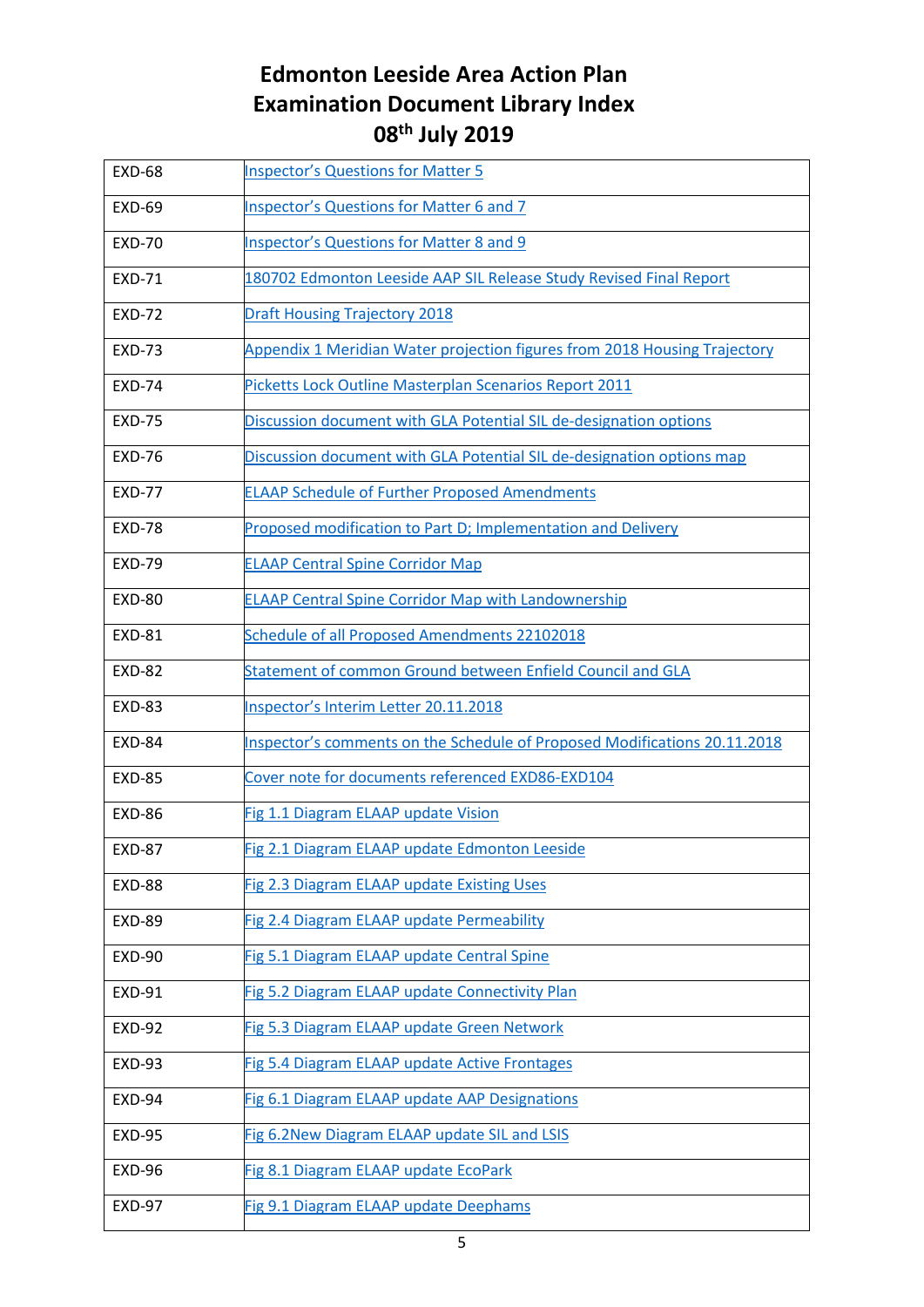| <b>EXD-98</b>  | Fig 10.1 Diagram ELAAP update Pickett's Lock                                                 |
|----------------|----------------------------------------------------------------------------------------------|
| <b>EXD-99</b>  | Fig 11.1 Diagram ELAAP update Key Routes                                                     |
| EXD-100        | Fig 11.2 Diagram ELAAP update Bus Routes                                                     |
| EXD-101        | Fig 14.1 Diagram ELAAP update Delivery Zones                                                 |
| EXD-102        | Page 21 Image ELAAP update Ariel View Meridian                                               |
| EXD-103        | Page 32 Image ELAAP update Ariel View AAP South                                              |
| EXD-104        | Page 52 Image ELAAP update Ravenside                                                         |
| EXD-105        | Correspondence between the Inspector and the Council 13.12.18-09.01.19                       |
| EXD-106        | Inspector's letter 20.12.2018                                                                |
| EXD-107        | Post EiP Statement of Common Ground between Enfield Council and Natural<br><b>England</b>    |
| <b>EXD-108</b> | Natural England Appendix 1 Interim Guidance                                                  |
| EXD-109        | Post EiP Statement of Common Ground between Enfield Council and Thames<br>Water              |
| EXD-110        | Post EiP Statement of Common Ground between Enfield Council and LVRPA                        |
| EXD-111        | Post EiP Statement of Common Ground between Enfield Council and<br><b>Environment Agency</b> |
| EXD-112        | Post EiP Statement of Common Ground between Enfield Council and GLA                          |
| EXD-113        | Enfield Council letter to Inspector 15.03.2019                                               |
| EXD-114        | <b>Inspector's comments to main Modifications</b>                                            |
| EXD-115        | Council's response to Inspector's comments                                                   |
| EXD-116        | <b>ELAAP Track Changed Document</b>                                                          |
| EXD-117        | <b>Schedule of Proposed Main Modifications</b>                                               |
| EXD-118        | <b>Schedule of Additional Modifications</b>                                                  |
| EXD-119        | Affordable Housing evidence paper                                                            |
| <b>EXD-220</b> | <b>Revised Policies Map</b>                                                                  |
| <b>EXD-221</b> | <b>Canal &amp; River Trust Response to Main Modifications</b>                                |
| <b>EXD-222</b> | <b>National Grid Response to Main Modifications</b>                                          |
| <b>EXD-223</b> | <b>Highways England Trust Response to Main Modifications</b>                                 |
| <b>EXD-224</b> | <b>Sport England Response to Main Modifications</b>                                          |
| <b>EXD-225</b> | <b>Environment Agency Response to Main Modifications</b>                                     |